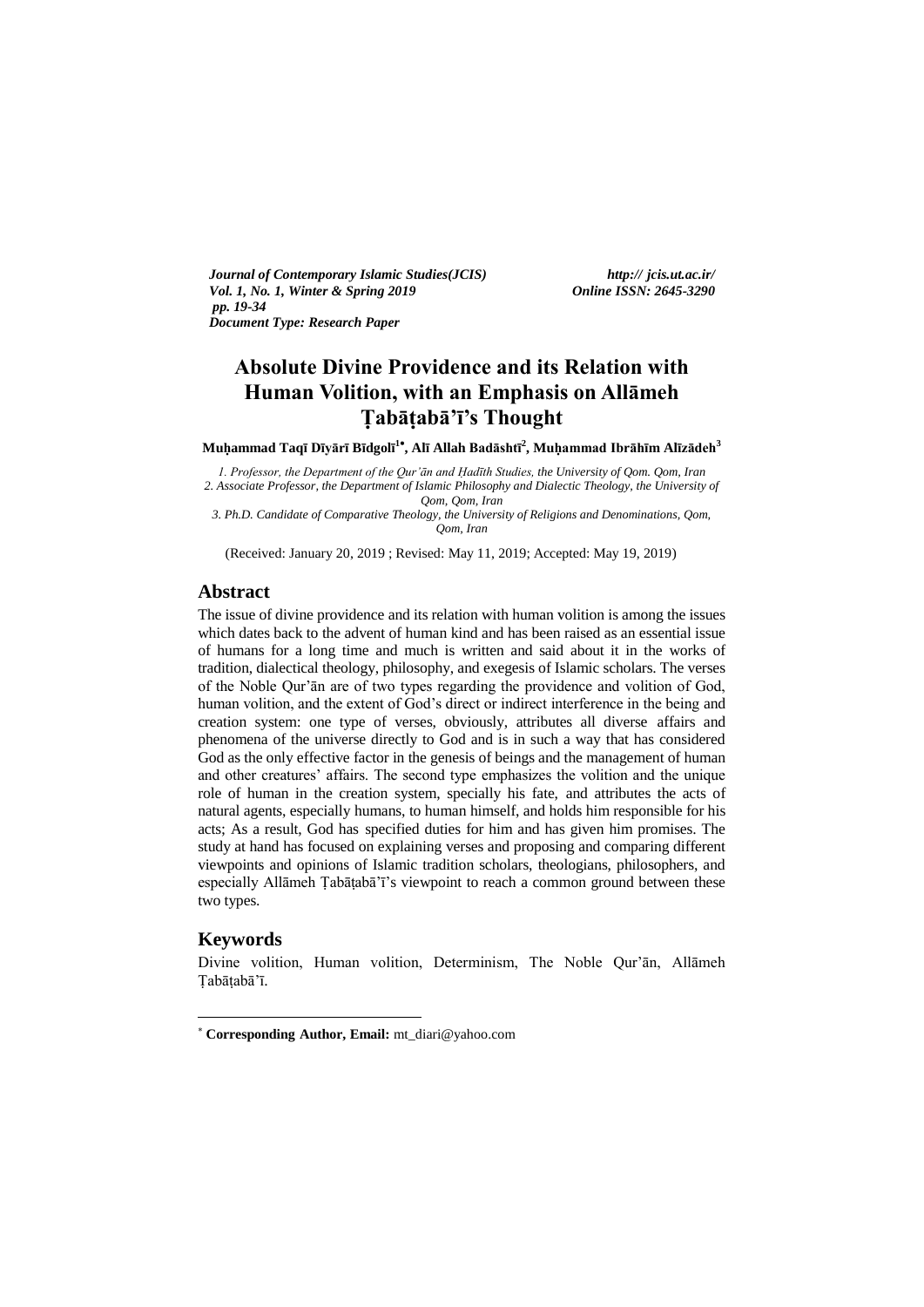## **Introduction**

Nowadays, with a closer look at the Islamic societies, we find out that many of these societies are struggling with poverty and economic, political, and even cultural underdevelopment. This underdevelopment can have different causes; but a main part of these causes is rooted in the internal issues and the beliefs of the inhabitants of these regions. Hence, it is necessary to identify, revise, and reform the beliefs that are the reason for the halt of such societies. Of these beliefs, which from a long time ago has been and is still discussed, is the issue of the divine providence and volition and its relation with human volition. In the Qur'an many verses signify the human responsibility towards his acts and also his freedom of choice. In contrast, some verses put emphasis on the divine providence and volition and God's power and supremacy on the human acts. This duality of interpretation in the divine verses has caused different interpretations of the qur'ānic verses to be made in this regard throughout the history and diverse theological sects and denominations to be formed. The stand of these theological sects and denominations has had a great impact on their contemporary governments and cabinets, and somehow has been influential in the formation course of Islamic civilization. With the advent of Islam, the revelation of the Noble Qur'ān, and appearance of those verses of the Noble Qur'ān which signified the omnipotence (Qur'ān 8:43), exhaustive knowledge (Qur'ān 6:59), destiny and providence (Qur'ān 6:2; 15:22), inclusive volition and providence (Qur'ān 76:38) of God and also arrival of those verses that held everybody responsible for his acts , a question was put up in the thoughts of Muslims: whether the destiny of human is predetermined and human has no interference in it, and destiny, providence, and the absolute volition of God has supremacy on all acts of the human , and the divine unchangeable providence must be carried out according to a predetermined plan in the book of fate, or that the human is responsible for and dependent on his acts (Qur'ān 74:41) and his destiny would be determined by his own free will and volition and God has given him the freedom of choice in choosing the way of guidance or misguidance (Qur'ān 4:3).

Based on a famous and historical report from the first Imam of Shi<sup>\*</sup>a, known as the narration of Aṣbagh b. Nubāta, one of the companions of Imām on the way back home from the battle of Ṣiffein asks about the quality of divine destiny and providence and its relation with human acts (Nahj al-Balāgha, 1993: sermon 78) and this point shows that this issue has been important from the beginning of Islam. Later, at the time of the Umayyad, the issue of the absolute reign of destiny and the divine volition and providence on all incidents and the humans being doomed by the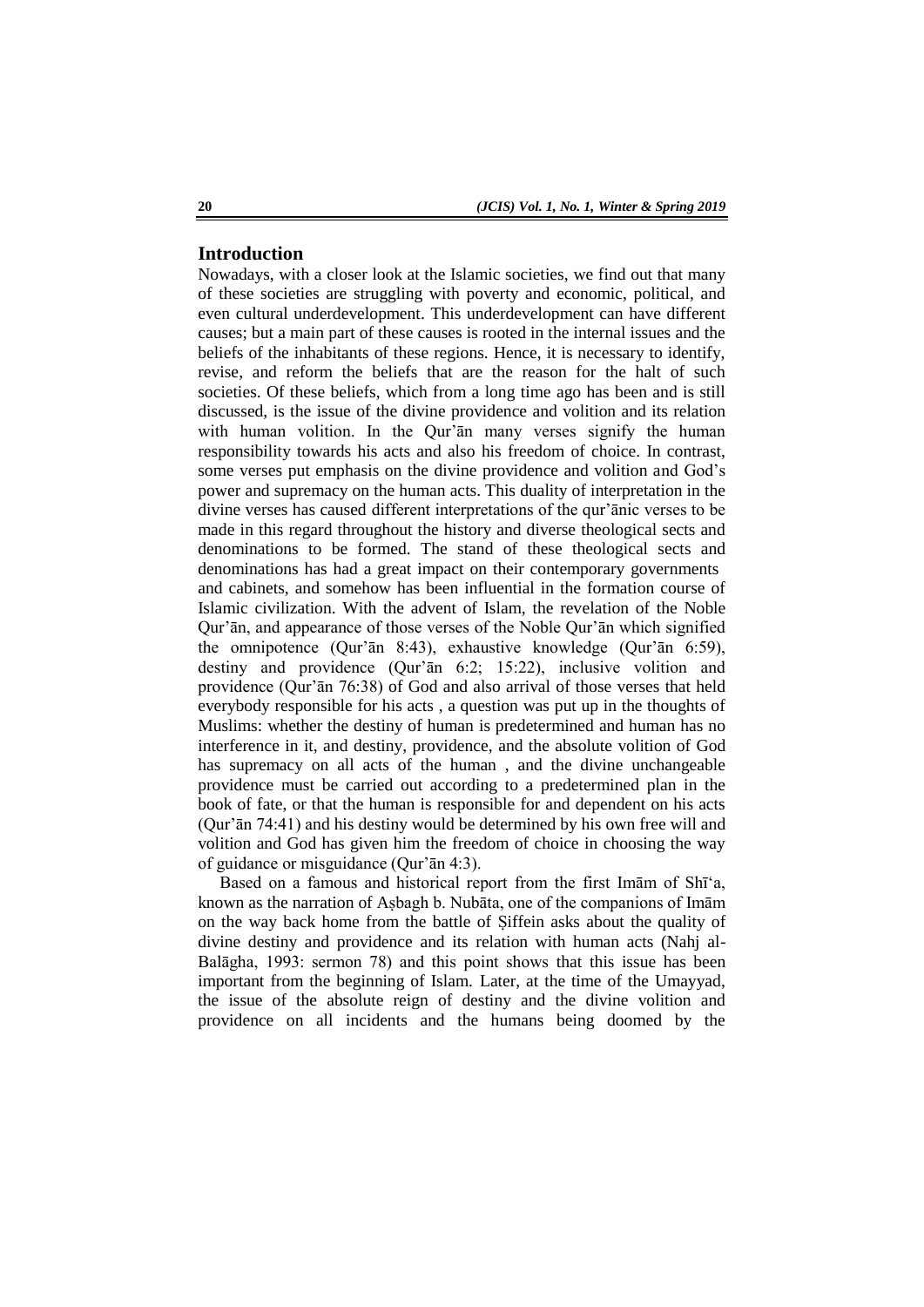predetermined destiny was greatly promoted so that the Umayyad had a justification for their usurped and oppressive ruling.<sup>1</sup>

After the Umayyad also this issue has always been discussed in the Islamic societies to the extent that with regard to this issue, the Islamic thinkers were divided into three intellectual sects of Determinists, Libertarians<sup>2</sup> (Delegates), and the midway mode—which was the right path of Ahl al-Bayt (a). Then, the Deterministic thought manifested itself among the Sunnī traditionists and to a great extent among the Ash'arite, and the Libertarian thought (i.e., human is responsible for his destiny and human acts are delegated to himself) was dissolved in the Mu'tazilite thought which were called Delegates, and the thought of "neither determinism nor delegation to oneself, but a stand between these two<sup>33</sup> became the path of the Twelver Shī‗a (Allāh Badāshtī, 1995: 105; id., 2013: 393).

The main question of the study is that how the exhaustive providence of God could be pulled together with human volition and free will and its requirements such as divine duty and legislation, command and prohibition, promises, justice and wisdom of God.

In this brief study we attempt, besides studying the concept of providence and free will, to pull together two different types of verses in the Qur'ān about the divine providence and its relation with human volition and to depict the viewpoint of the Qur'ān; however, in respect to the varied perceptions held by many Shī‗a and Sunnī interpreters, here we will consider and interpret this issue only based on the works and thoughts of Allāmeh Sayyid Muḥammad Hussayn Ṭabāṭabā'ī because he has been one of the contemporary interpreters, philosophers, and theologians and his viewpoints have had a great impact on the formation of the thoughts of contemporary Shī‗a scholars, and understanding his thoughts somehow gets us closer to the modern stands of Shī‗a.

# **Conceptuality of providence and free will**

1

One of the attributes of God's perfection is the attribute of providence and free will. Literarily providence is interpreted as free will, and terminologically it means to have a tendency towards something to the extent that this tendency leads to craving that thing. Since for the theologians

<sup>1.</sup> Will Durant: This belief in destiny and providence has made determinism one of the elements of Islamic thought (Muṭahharī, 1994: 422).

<sup>2.</sup> Of course, each of the groups of believers in the divine destiny and its opponents called the other group "Libertarian" so not to be an example of the Prophet's tradition. (ibid., 372-373; id., 1998, vol. 1: 375).

<sup>3.</sup> For the further study of the theory of "neither determinism nor delegation to oneself, but a stand between these two" (q.v. Subḥānī, 1987: 39; Khumeinī, 1983: 72-73).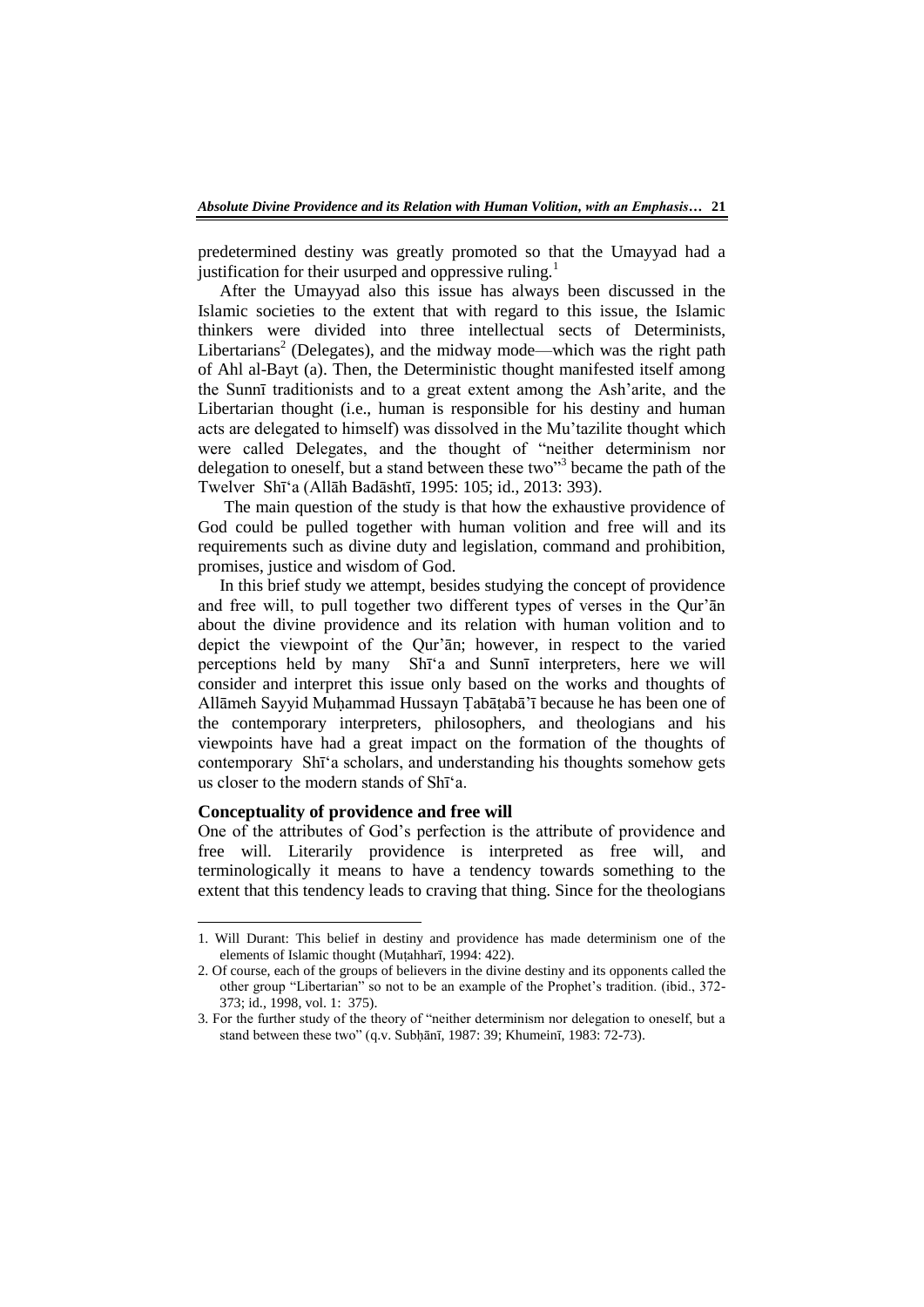this term is a common word both for God and people, Rāghib considers it about God with the meaning of giving existence to something and the existence of something, but when it is used for humans, he takes it as purposefulness (Rāghib Eṣfahānī, 1991: 1471; Ibn Manẓūr, 1993, vol. 1: 103). Some scholars like Jouharī have considered free will synonymous with providence (Jouharī, 1986, vol. 1: 478). Sometimes regarding the human, free will is used with the meaning of intention; for example, "those who intend not high- handedness or mischief on earth" (Qur'ān 28:83). And sometimes it also is used as the natural agent with the meaning of a happening which is about to happen like, "a wall on the point of falling down..." (Qur'ān 18:77). Some theologians such as Shaykh Mufīd and 'Abd al-Jabbār consider free will the same as volition; nonetheless, they make a minor differentiation between the two terms in that the volition is as the preference of an act over another one, but free will is the origin of the performance of an act (McDermott, n.d.: 288).

It is necessary to mention that the Qur'ān has reminded divine free will and providence with expressions such as "sha"a" (will) and "arada" (want) and their derivatives and that in the Qur'ān it is used 227 times with the root of "shā'a" and 147 with the root of "arāda". This frequency of use indicates the special importance of this issue from the monotheistic viewpoint of Islam. Besides this, the use of the mentioned attributes and names can be found in narrations (Sadūq, 1997: 336-344).

It should be noted that free will includes volition and compulsion because there is will in every volitional and compulsory act, but there is not volition in every will. For example, when a man stands up without the interference of another agent, he has done an act of volition and free will. However, if the same man moved with the threat and intimidation of another agent, though he has moved with his own will, another factor (other than him) has been influential in this act. Hence, such an act is compulsory. It is also possible that someone else takes this man away forcefully in a way that he cannot overcome him, which in this case such an act is neither based on free will nor volition. So it can be said that human acts can be divided into two types of voluntary and involuntary, and then the voluntary act itself can be divided into compulsory and volitional (Nibyān, 2009: 208; Allah Badāshtī, 2007: 130-145).

#### **Existential and legislative providence**

Existential providence is the status of creating objects, which belongs only to God, and He creates objects based on His knowledge, wisdom, and expediency, and since this position is the actual right and originates from the everlasting power of God, transgression against it is impossible and Servants do not have the right of free will in this arena (Ṭabāṭabā'ī, 1996, vol. 2: 249).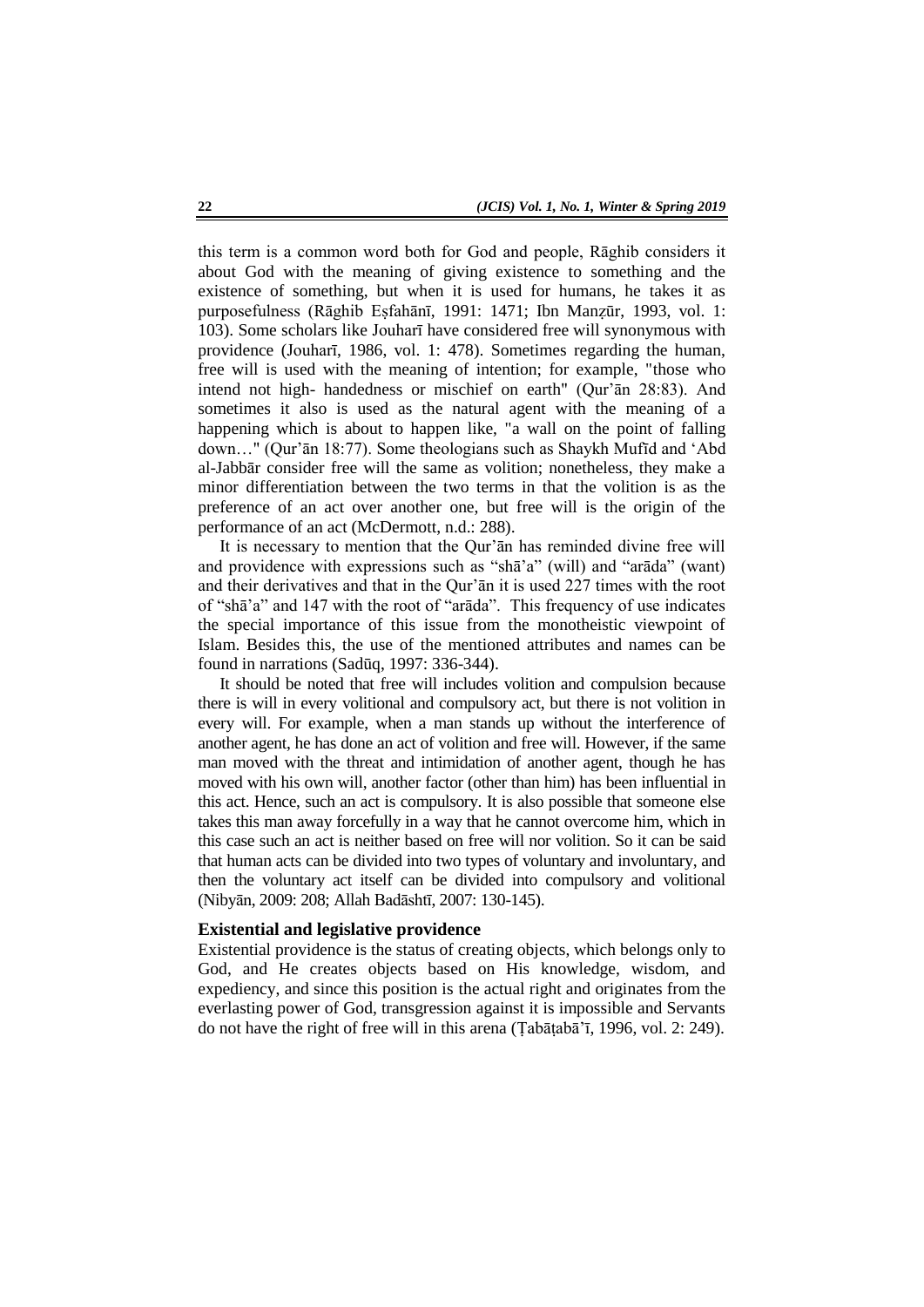Legislative providence is that God, by sending messengers, informs the Servants from what is expedient or harmful to them so that the Servants do or quit acts with their volition and without any coercion into doing or quitting. So transgression against it is possible (Țayyib, 1999, vol. 5: 388). "We showed him the Way: whether he be grateful or ungrateful" (Qur'ān  $76:3$ )

#### **Verses indicating the exhaustive providence of God**

In the Noble Qur'ān, there are many verses that indicate the complete control of God on all of the universe affairs; verses that have introduced all incidents of the universe based on divine providence and show human void of any volition (Qur'ān 2:213, 247; 3:37; 13:26, 39; 14:4; 76:30; 81:29). Its other manifestation is the monotheism in the ownership, creativity, divinity, and the absolute and exhaustive control of God which is obvious in many verses of the Qur'ān (Allāh Badāshtī, 2013: 182-198). In addition to these, the verses of free will, knowledge, omnipotence, and divinely exhaustive authorization also indicate the absolute ruling of God on all affairs (Qur'ān 36:182; 11:107; 85:16; 81:29; 2:33; 6:59; 24:49, 50; 64:11; 7:58; 59: 5).

## **Verses indicating the volition and free will of human**

There are many verses that officially recognize the role of human and his free will and volition in the creation system and the determination of his destiny, and have attributed the acts of humans to themselves. These verses can be divided into some categories:

**The attribution of acts to Servants**: "Then woe to those who write the Book with their own hands, and then say: 'This is from God,' to traffic with it for miserable price! - Woe to them for what their hands do write, and for the gain they make thereby" (Qur'ān 2:79). There are also other verses that attribute human acts to himself (Qur'ān 74:38; 9:14; 10:41; 28:55; 13:11).

**Praise and blame or reward and punishment of acts:** "He that doeth good shall have ten times as much to his credit" (Qur'ān 6:160; q.v. Qur'ān 99:7; 3:30; 16:97; 59:18; 53:40)

**Human providence**: "The truth is from your Lord ': Let him who will believe, and let him who will, reject (it)…'" (Qur'ān 18:29; q.v. Qur'ān 76:3).

**Questioning the acts**: "But stop them, for they must be asked" (Qur'ān 37:24; q.v. Qur'ān 17:36; 21:23; 7:6).

#### **Special features and traits of human**

**Repentance and fallibility**: "Others (there are who) have acknowledged their wrong-doings…" (Qur'ān 9:102; q.v. Qur'ān 60:4; 12:97-98).

**Chagrin and remorse:** "O my Lord! send me back (to life); In order that I may work righteousness in the things I neglected…" (Qur'ān 23:99-100; q.v. Qur'ān 6:31; 78:40)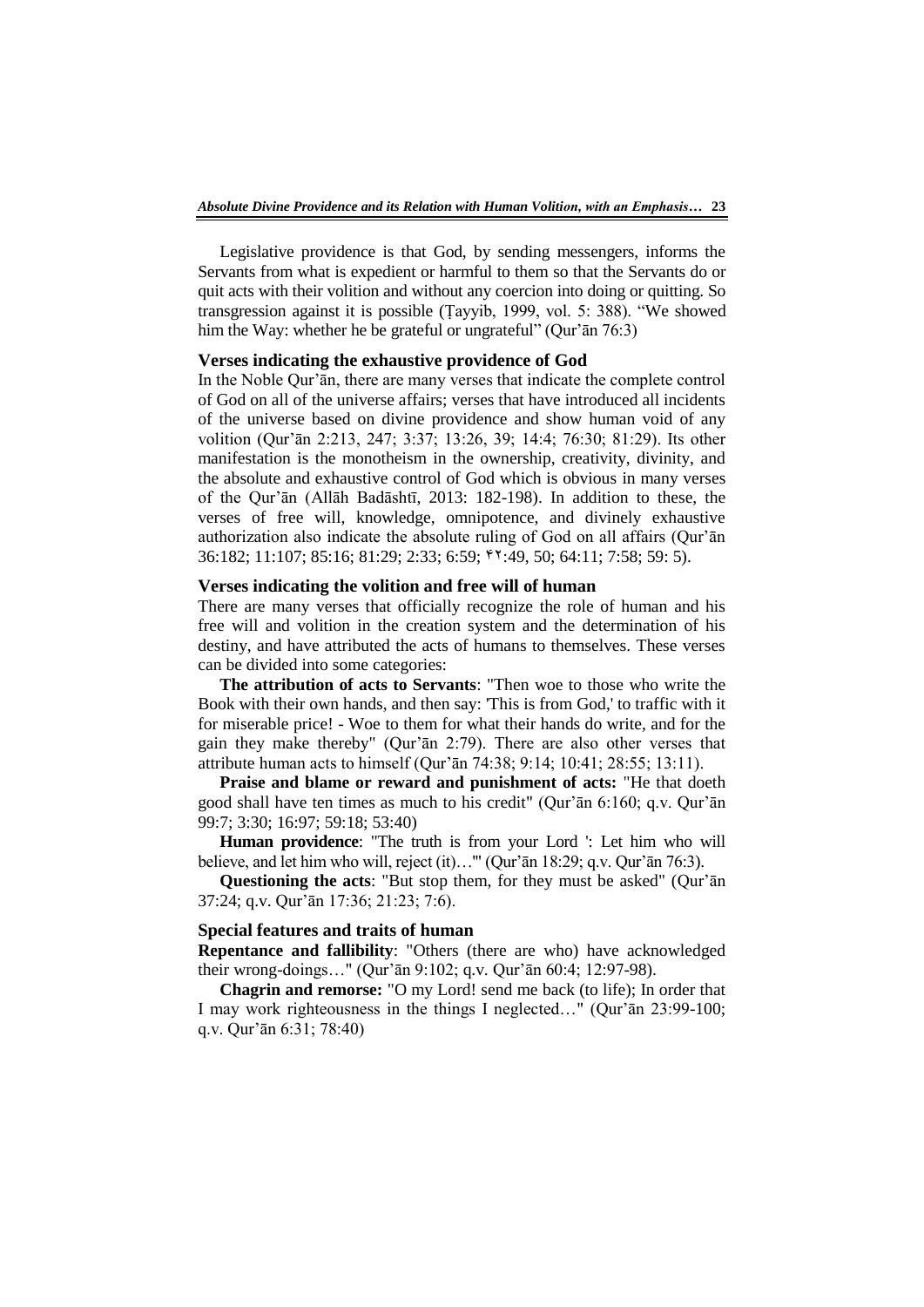#### **The comparison of two categories of verses**

As it can be seen in the above verses, the first category of verses indicates the exhaustive providence of God, but the second category of verses indicates that the human has will and free choice and is responsible for his choices. As Allāmeh Ṭabāṭabā'ī also expresses the relation between the providence of God and human volition under the verse of 32 in the Ornaments of Gold chapter, "The reason for that the choice of provision and livelihood is not in the hands of humans is the discrepancy between persons in their wealth and poverty, blessing and safety, and offspring and other things which are counted as sustenance; though if you look at every human, you can see that he also wants providence to its upmost extent which is the topmost in his imagination. However, we see that nobody reaches such an aspiration and does not get all of what he wishes and what he likes. We understand from here that provision is not in the hands of humans because if it were, no poor or needy person would be found in any manifestations of sustenance and also in having provision no two persons could be found different from each other. So the difference we see between them is the most vivid reason for that the sustenance in this world is divided among people through the providence of God, and not through the providence of human. In addition, the will and act of humans in attaining sustenance is one of its many requisites, and the other conditions are not in the hands of human, and what is ideal for everybody from different types of sustenance is achieved when all those conditions together are available, and the aggregation of these conditions is in the hand of God from whom all conditions and causes originate" (Țabāțabā'ī, 1996, vol. 18: 147). Here Allāmeh, in addition to proving the divine absolute providence, also proves the human will. In other words, the aggregation of these verses shows that the human will is not the absolute will and in the horizon of the providence of God. Since if we accept that human has absolute volition, then we must note this point that a creature has been found that is out of the governance and power circle of God, and this is idolatry and is in conflict with the Unity of the Divine Acts (Makārim Shīrāzī, 1995, vol. 12: 389). On the other hand, if we accept that human is forced absolutely, then the result would be nothing except for the absurdness of duty and punishment, and this opinion is in contrast with the freedom of choice in humans which is an obvious matter. So it is right that the system of creation is composed based on "a stand" between those two"; i.e., our power, intelligence, awareness, freedom of choice, and will belong to Him and is in line with the divine will and providence and is caused by it; since God has provided us with all the arrangements and requirements of will, it is us that ultimately decide to do or quit the affairs. Hence, as our acts are in need of the arrangements that the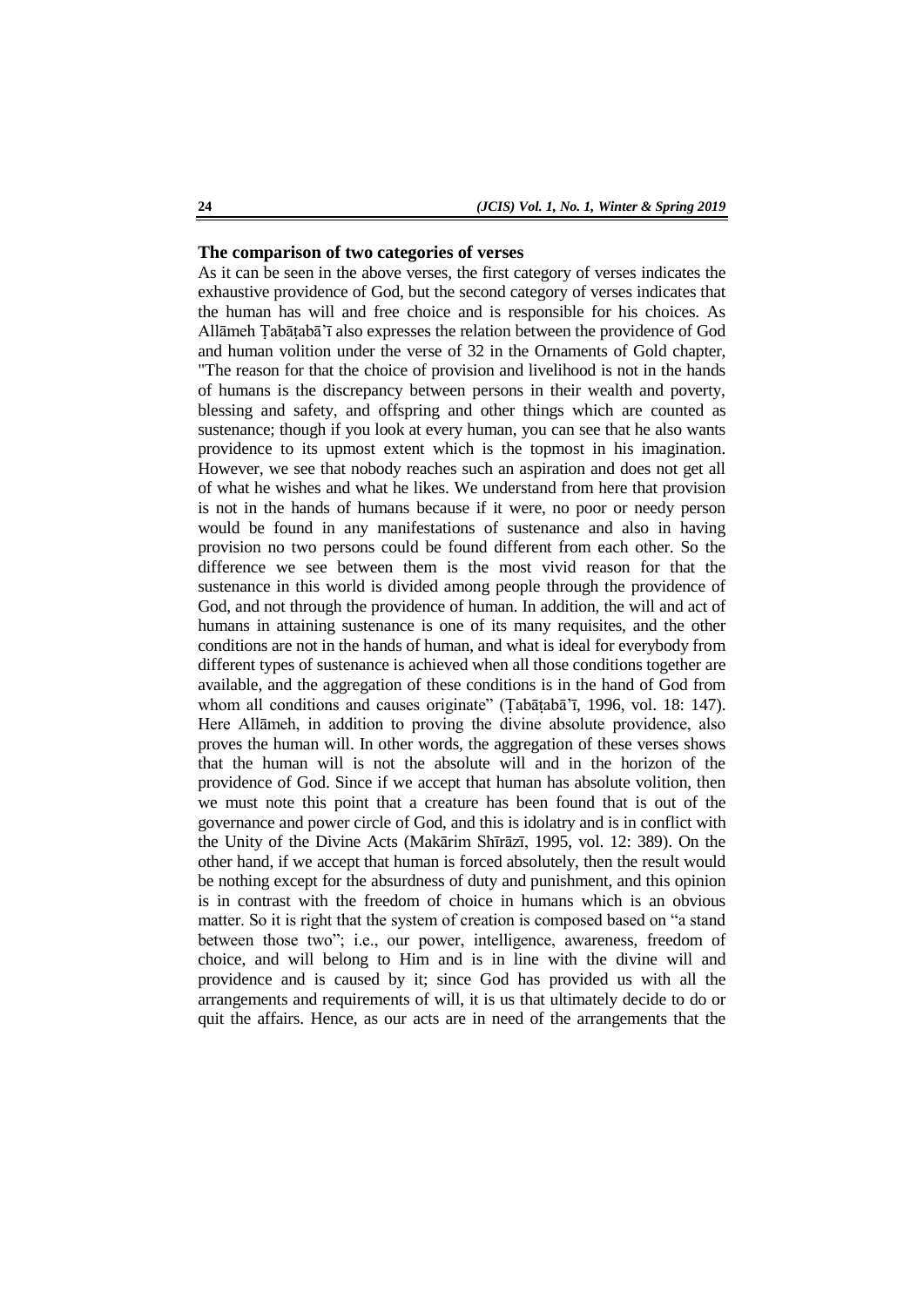Beneficent God has bestowed upon us, we can attribute these arrangements both to Him and to the person who has done the acts. Therefore, not only is not there any contrast and opposition between these two categories, but also there is a certain similarity between them. (Ibid., vol. 5: 385, vol. 10: 163).

# **Allāmeh Ṭabāṭabā'ī and attaching the providence of God to the providence of human**

In the Noble Qur'an, there are verses in which the term "will" is used for the human and deem providence and volition for him and consider him the agent of change in his destiny and, hence, some responsibilities are determined for the human and certain rewards and punishments follow them,"Say, 'The truth is from your Lord': Let him who will believe, and let him who will, reject (it): for the wrong-doers We have prepared a Fire whose (smoke and flames) will hem them in..." (Qur'ān 18:29).

It can be understood from the qur'ānic verses that the providence of humans is derived from the providence that God has given humans and it is through His permission that humans are able to do an act. God says about this, "But ye will not, except as God wills" (Qur'ān 76:30). This verse and other similar verses say that human is neither completely forced nor a hundred percent free and independent, but whatever a human has, from intelligence and ingenuity to physical ability and decision-making power, all come from God. This is the very fact that, on one hand, makes the human forever needy of the creator, and, on the other hand, to the extent of his freedom and volition assigns him commitment and responsibility.

Under this honorable verse, Allāmeh Ṭabāṭabā'ī states, "There is an exception in this verse by which it can be understood that the realization of the providence of Servant is restricted to the will of God. It turns out that the providence of the Sublime God has impact on the providence and act of the Servant, that is, if God wants that an act be committed by the Servant, first the providence and will is made; so the providence of God is applied to the providence of the Servant, not to the act of the Servant. In other words, it is applied independently and without intermediaries to the providence of the Servant and is applied to his act with intermediary. So the influence of the providence of God is not such to require compulsion for the Servant, and it is not like that the Servant be independent in his "will" and does whatever he wishes, even though God does not want it. Therefore, the act of the Servant is voluntary because it is based on his own volition and will, and that the volition of the Servant is not based on the volition of someone else.

This verse was for disillusionment because the atheists had an illusion that they were independent in their providence and their volition was not dependent on the volition of their God…. But He, Great be His Glory, is one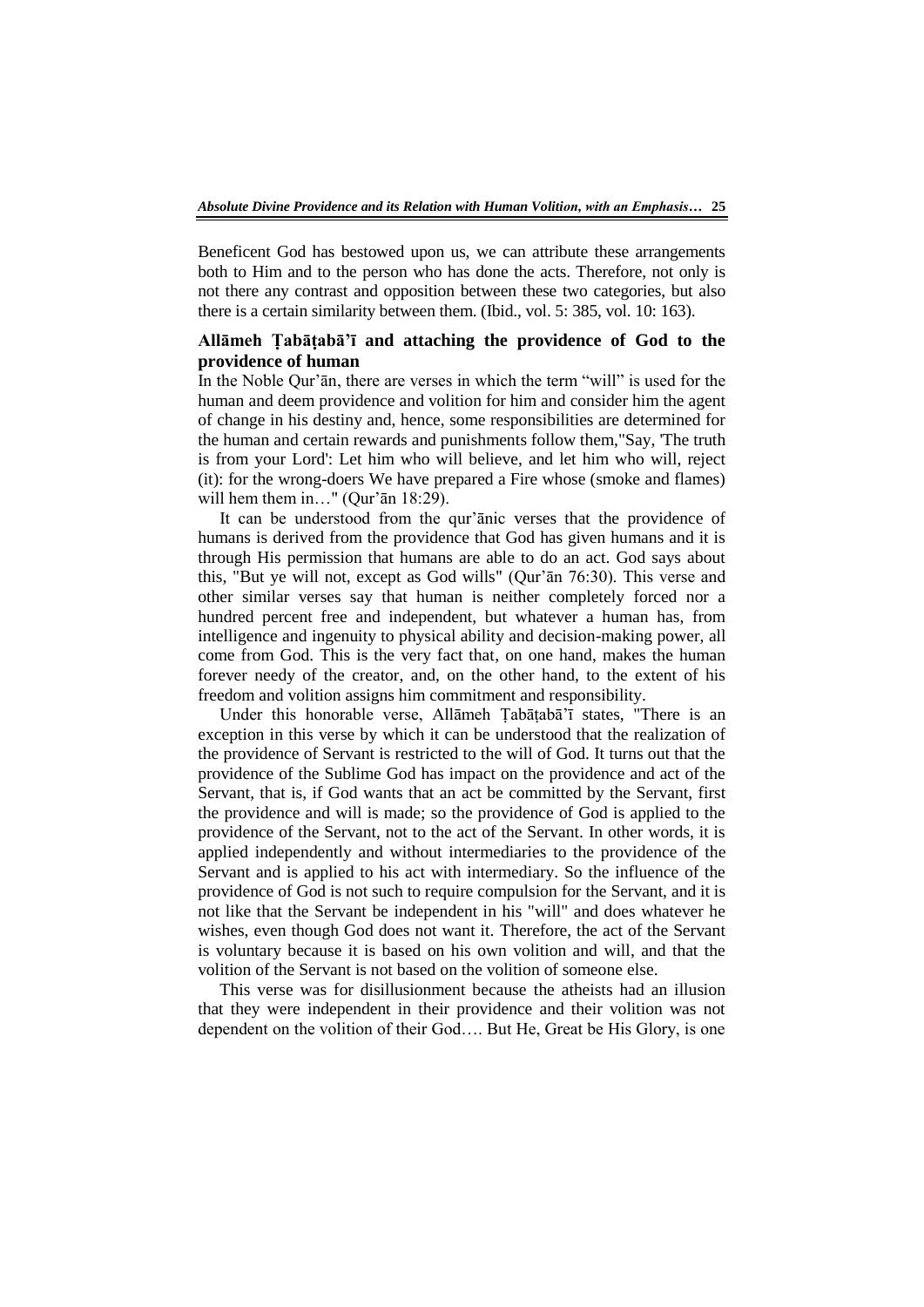that every creature is emanated from His presence, and everything ends in Him. So there would be no providence without His providence and will not be realized without his will… (Ṭabāṭabā'ī, 1996, vol. 1: 81, vol. 2: 143).

Therefore, not only is not there any contrast and opposition between this category of verses and those verses that deem providence for God, but also there is a certain similarity between them.

So based on the verses, the differences between the providence of Sublime God and the providence of human can be discussed in two major issues:

**No need for the availability of requirements:** One of the differences between the providence of God and the providence of the Servants is that the providence of the creatures can be realized out in the world provided that its requirements are available; i.e., noticing the intended phenomenon and its image, inclination and interest towards it, determination and decision for carrying it out, and, most importantly, the providence of Servants are all dependent on the permission of God… but the providence of God does not need any of these affairs at all because God has intuitive knowledge and encompassment over all things and as soon as the will is made, it is created and realized (Muṣṭafavī, 1989, vol. 6: 158).

**Being absolute and indefinite:** One of the other differences between the providence of God and the providence of Servants is that the providence of Servants is infinite and is confined with a lot of restrictions because the providence is one of the manifestations and works of power and knowledge, and the omnipotence and omniscience in the universe belong to God, and creatures have confined knowledge and power which originate from the indefinite power of God; so the scope of providence and volition of creatures is as much as their knowledge and power (Ṭabāṭabā'ī, 1996, vol. 12: 279). About the Servants being confined and the dependence of their providence on the providence of God, the Qur'ān says, "Nor say of anything, 'I shall be sure to do so and so tomorrow', without adding, 'So please God!' and call thy Lord to mind when thou forgettest, and say, 'I hope that my Lord will guide me ever closer (even) than this to the right road'" (Qur'ān 18:23-24).

This verse indicates the point that since human has limited knowledge and power and is not aware of the obstacles that will occur in the future, his providence also is confined and dependent on the providence of God and he cannot get anything done without the providence of God (Makārim Shīrāzī, 1995, vol. 12: 385)

**The use of the narrations of Ahl al-Bayt (a) in the interpretation of verses**

As it was explained above, based on the teachings of Ahl al-Bayt (a), the acts of the human is neither compulsory nor delegated, rather "a stand between those two". This interpretation has been reported with different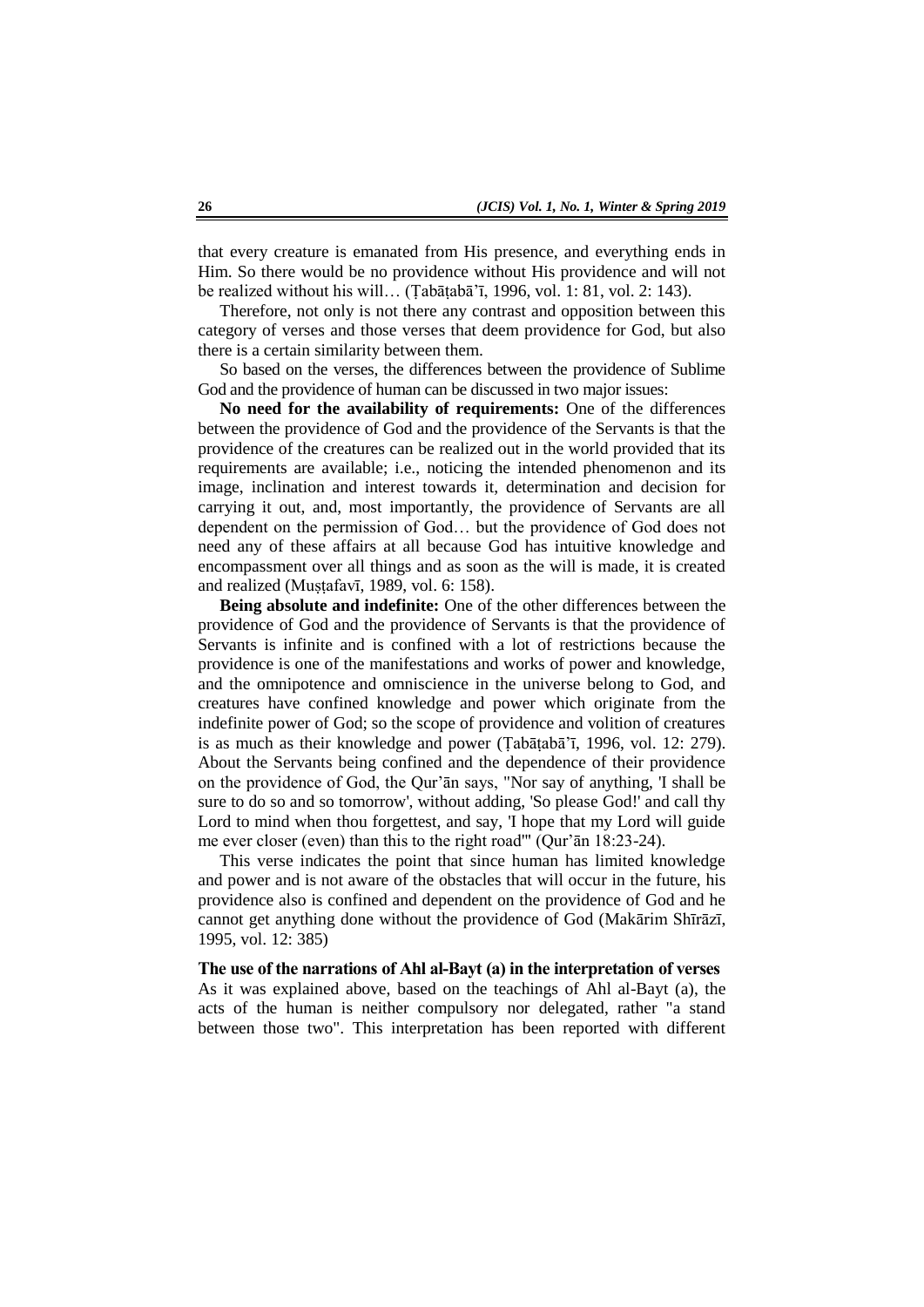documents in the tradition resources that says the human is neither compelled nor left alone to himself, but rather it is "a stand between these two‖ (Kulaynī, 1986, vol. 1: 160; Ṣadūq, 1997: 206).

Contrary to the perception of the determinists, Allāmeh holds that the human can change his destiny by the will and volition which is deposited in his nature, and achieve the eternal bliss or everlasting affliction by the power of choice. In other words, among all kinds of creatures, the human kind is a kind of being whose existence never gets perfect unless with a series of volitional and voluntary acts (Ibid., vol. 4: 48).

Under the verse 68 of The Story chapter, he states," There is not doubt that the human has an existential free will over the acts he does based on knowledge and free will… on the other hand, human sees himself freewilled per se, with the legislative free will, to do or quit an act; i.e., in contrast to the existential free will, he considers himself free-willed legislatively (Ibid., vol. 16: 97). To Allāmeh's belief, it is based on this will that the human is responsible for his acts (Ibid., vol. 12: 69) and must respond for his good and bad acts (Ibid., 484-485).

In the book *Qurb al-isnād,* it is narrated by Bazanṭī that he said, "I told Imām Riḍā (a),'some of our companions believe in determinism and some others in ability. What is your opinion?' He told me, 'Write that the Sublime God says , 'O the son of Adam, you think what you want for yourself, your wish, is independent from you; it is not like this, rather you want because of my providence and you do my obligations with my force and it is by my bless that you have strength to disobey me. It is me that has made you hearing, sighted, and strong. Every good and bad reaching you is from me, and what disaster and evil reaches you is from you, and this is because I deserve good things more than you , and you deserve bad things more than me'... O Bazanți, I told you everything with this remark...."" (Himyarī, 1992: 151). This narration or one similar to it has been narrated through common and particular ways .So this narration can be used to suggest that what is sin from acts is not attributed to God only because it is sin.

Shaykh Ṣadūq narrates from Imām Bāqir (a) and Imām Ṣādiq (a), "God's love towards His creatures is more than that He forces them to commit sin and then punishes them, and God is mightier than that He wants something and it does not occur." The narrator says, "Those two nobles were asked, 'Is there a third position between compulsion and delegation?' They said, 'Yes, there is a position wider than the gap between the sky and the earth'" (Ṣadūq, 1977: 360).

Someone asked Ja far b. Sādiq (a) about fate and destiny. Then Imām said, "What you can censure a Servant for is his act, and what you cannot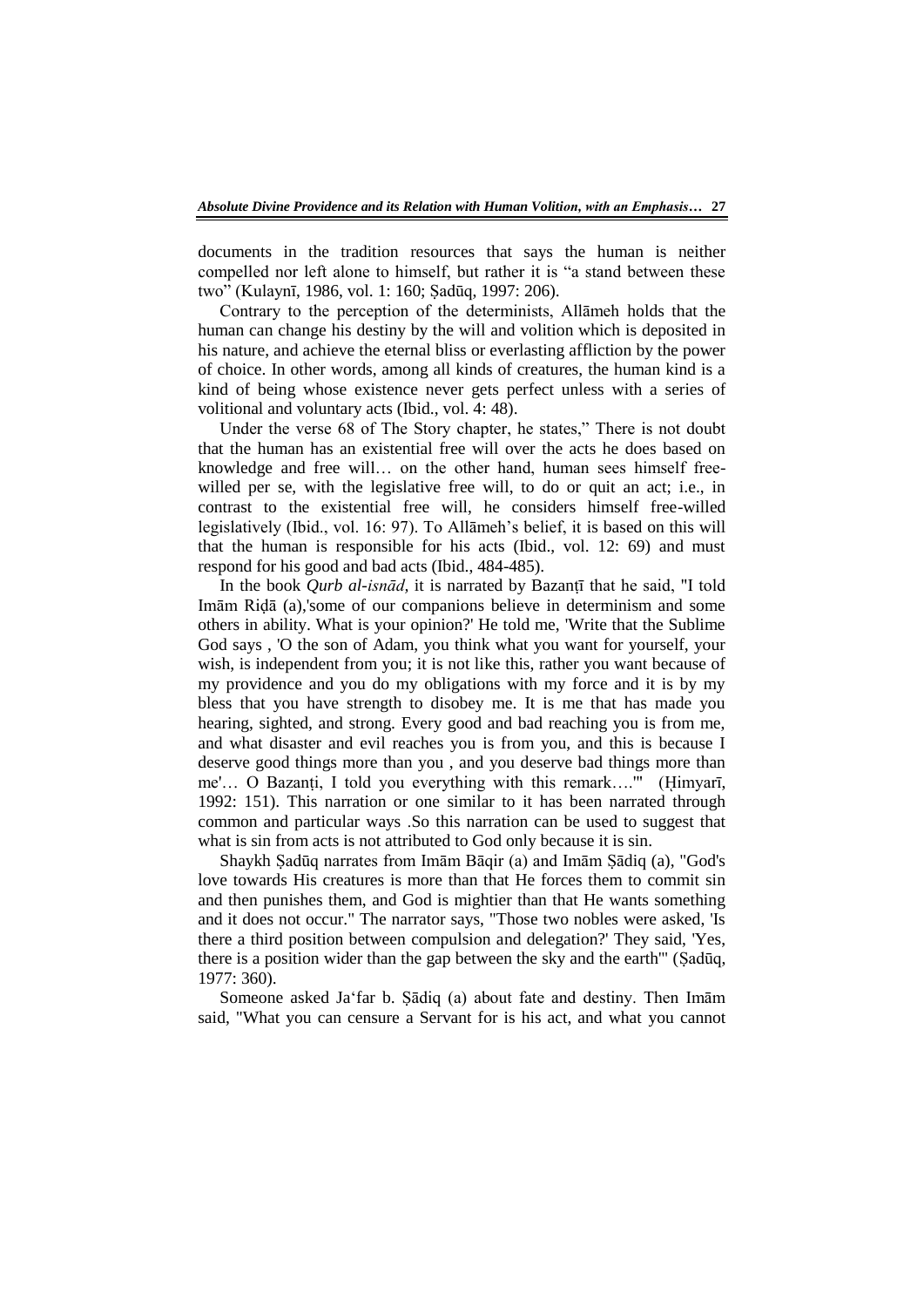censure a Servant for is an act of God. The Sublime God [for censuring] says to His Servant, 'Why did you disobey? Why did you become evildoer? Why did you drink wine? Why did you do adultery?' So these are the acts of the Servant; but He does not ask, 'Why did you become sick? Why did you become incapable? Why did you become white? Why did you become black?' It is because these affairs are the acts of the Sublime God." (Majlisī, 1983, vol. 5: 59).

# **False results of the belief in attaching the absolute free will of God to all objects and acts**

If in the issue of the divine providence and free will we believe in the attachment, i.e., we believe that the providence of God attaches to all objects and all acts of the human, this belief would have results that here we want to show regarding the works of Allāmeh. In explaining the narration of Aṣbagh b. Nubātah in the book *'Uyūn Akhbār al-Rizā*, Allāmeh Ṭabāṭabā'ī says, "The scholars of dialectic theology have brought up this issue as if the divine free will is attached to all parts and works of the universe. Nothing in the universe comes into existence unless through the divine free will and volition, and it is impossible that His will won't occur, and also everything that does not come into existence is due to His refusal for giving existence to it as the divine free will is not attached to it becoming existent, otherwise it could have become existent. So what exists must exist (it is a necessary being), and what does not exist must not exist (it is an impossible being), and it is not possible for none of these two categories to be out of the authority of the divine volition and will. If we generalize this principle and include all creatures, there will be a problem about the voluntary acts that we humans do (because our acts also are beings. If they become existent, they become existent obligatorily and necessarily due to the divine free will. If they do not become existent, they do not become existent due to His refusal. Therefore, we are compelled in what we do and what we do not); while at first glance and before start we figure out that to us the relationship of doing that act is the same as quitting it, i.e., we feel power and volition in ourselves for doing it as much as we feel for quitting it. If between them, that is doing and quitting, we commit one of them, this can be determined by our volition and then our free will. It is us that at first choose and then free-will it and as a result, one side overweighs the other side whereas both sides have been equal so far. So consciously, our acts are volitional and our free will is influential in their realization and is the cause for their generation. However, if we accept the above general principle and hold that the pre-eternal and unbreakable free will of God is attached to our acts, in the first place this volition that we consider for ourselves is void, and then against our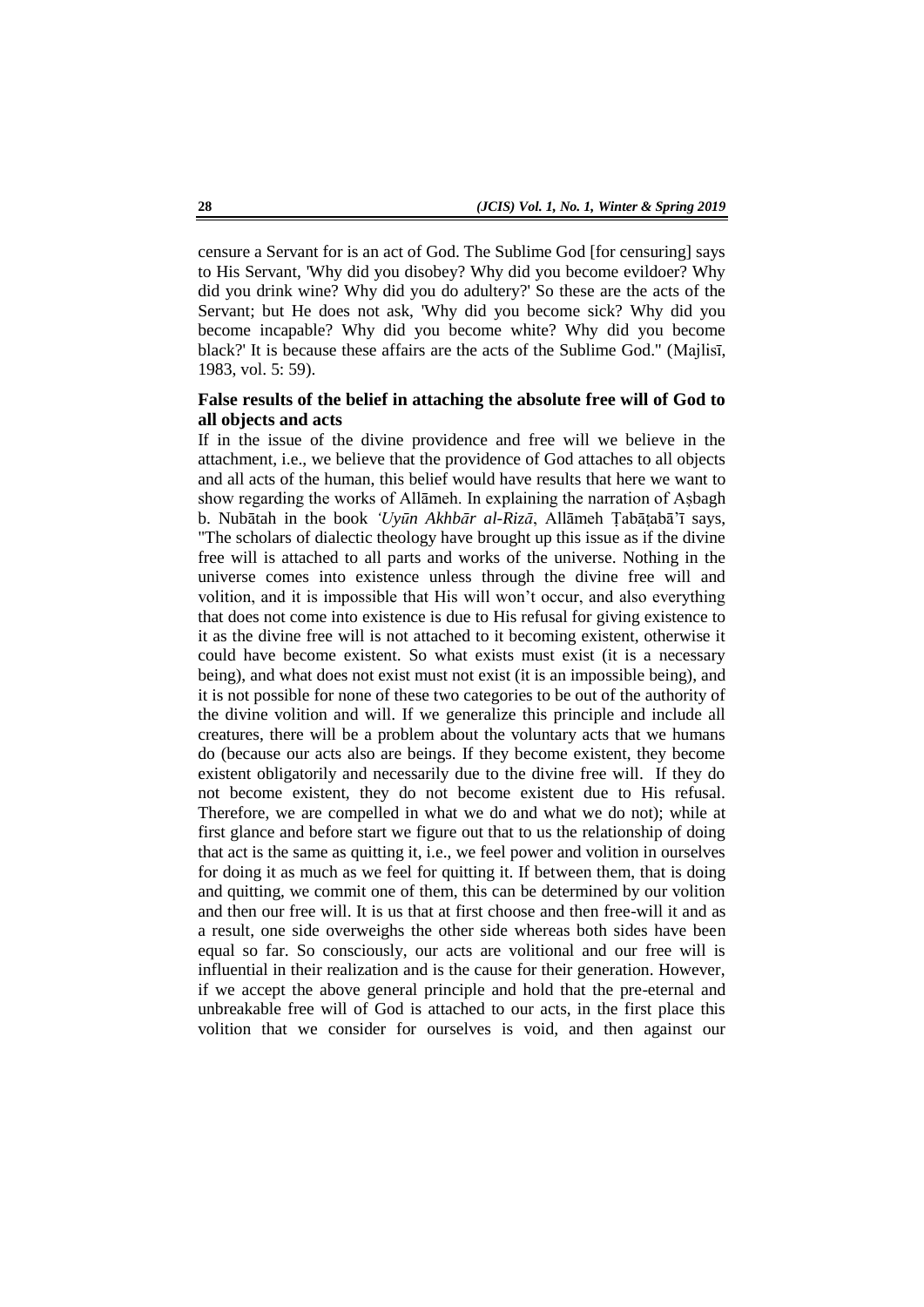conscience we have to say that our free will is not effective in doing and quitting our acts. If this is the case, then power before the act has no longer any meaning and as a result, duty would be meaningless because duty is derived from that the responsible person must have power over the act before the act itself; especially, if the responsible person intends to disobey, his duty would be the duty beyond the power. The other problem, in this case, is that rewarding someone who has obeyed compulsorily would be a causeless rewarding, and punishing the disobeying person under compulsion is also oppression and evil." (Ṭabāṭabā'ī, 2008: 159-161).

After mentioning the inappropriate requisites of the belief in the absolute free will of God, Allāmeh attempts to provide a clear explanation of the relation between the divine providence and the volitional acts of human. In a treatise on compulsion and determination, he holds, "A volitional act that is committed by human and is done based on his free will and volition is in a sense obligatory and in another sense possible. If we consider an act from an aspect through which all conditions, from knowledge to free will, the proper instruments and machinery, the material that the act is done on it, and the time and place conditions are available for it to become existent, such an act is necessarily existent, and it is this act that we hold the pre-eternal free will of God is attached to and is a matter of His fate and destiny.

Moreover, if we ponder from another aspect through which all the aforementioned conditions are not considered, and assess the act only with one of those conditions like the agent, then of course such an act is not necessary, but it is possible and cannot transgress the possibility limit. So if an act becomes necessary from the first aspect, it also is not required to be necessarily existent from the second aspect.

So it became clear that regarding the issue of fate and destiny and its generalization towards all creatures, the scholars of dialectic theology have concluded that the acts of the human are not volitional; this is not true because we told that the divine free will attaches to the acts of humans, with all the status and characteristics of its existence which one of them is its relation with the causes and conditions of its existence.

In other words, the free will of God is attached to an act committed by someone in such a way that the mentioned act is committed by the volition of that person and not in an absolute way, and also in such and such time and place, not every time and place. When the volition is attached like this, if that person commits that act without volition, then the intention has deviated from the volition and this deviation is impossible.

Now, we can say the effect of the pre-eternal free will for making the mentioned act necessarily existent requires that the act be done by the agent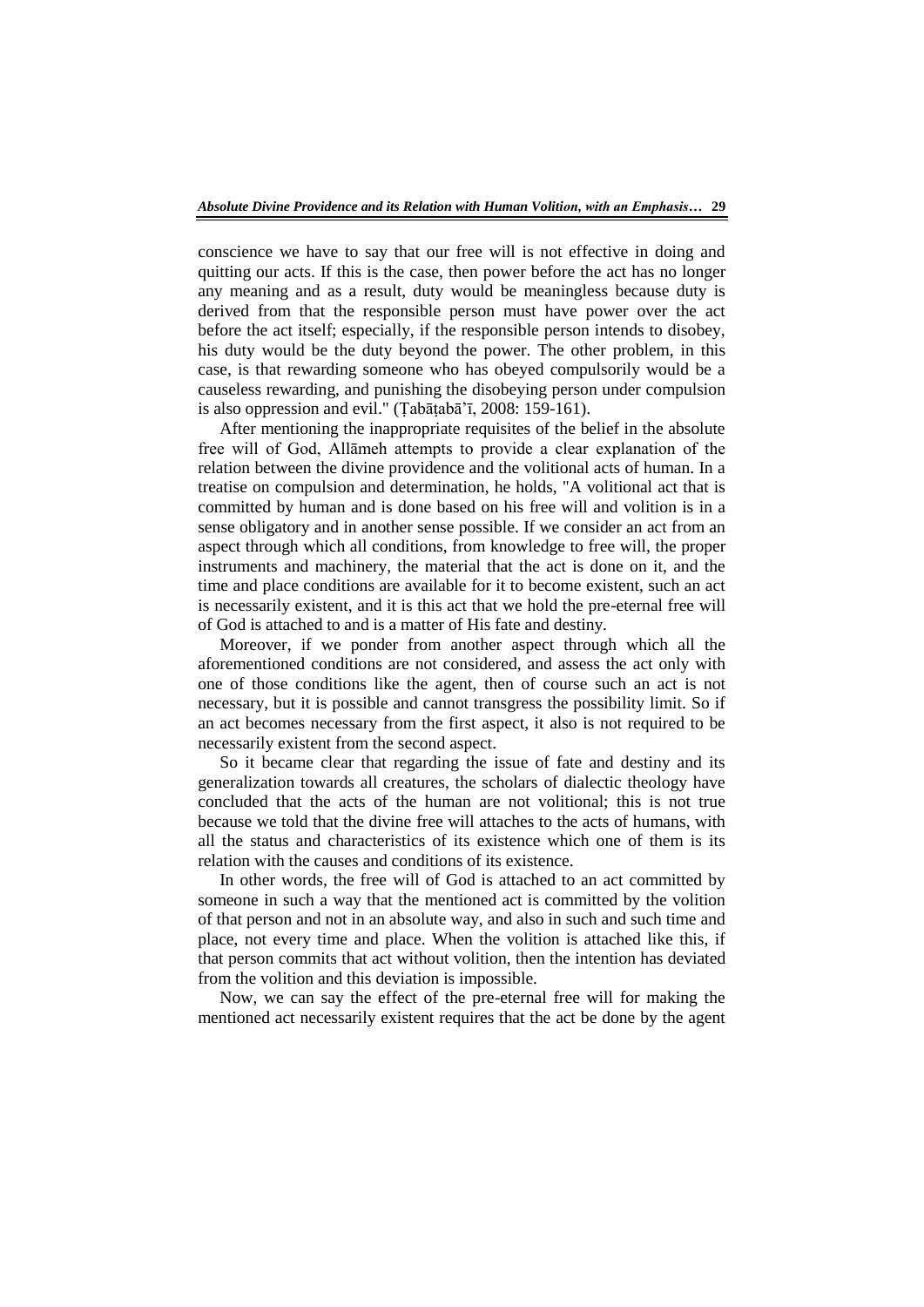with volition; as we already said such an act is attached to the pre-eternal free will. As a result, this very act under discussion is relatively a necessary being through the divine pre-eternal free will, and at the same time it is relatively a possible existence through the volition of the agent himself.

So the volition of the mentioned agent is in line with the free will of God, and not in its horizon so that they cannot be added up; thus, no one can say that if the divine free will impacts, the human volition will become ineffective and void, and he cannot use such an excuse to become deterministic.

So in the words of Allāmeh, the mistake of determinists is caused by that they couldn't recognize how the free will of God is attached to the acts of Servants. Also, they could not differentiate between two longitudinal wills and two horizontal wills. The result of this mistake is that they say the volition of the Servant has become ineffective because of the pre-eternal free will of God.

Although Mu'tazilaists have opposed the determinists in the issue of the acts of the Servants to be volitional and its other requirements, they have gone extreme in proving the issue of volition. They held that if the preeternal free will of God is attached to the acts of Servants, there will be no volition. So the acts of the Servants are not under the pre-eternal free will of God, and they became obliged to consider another creator for the acts of humans and that is the humans themselves. In short, they became obliged to say, "All creatures have a creator with the name of God, but the acts of humans have another creator who is the human himself."

They were unaware of this fact that this itself is duality. Moreover, they have got scruples which are way bigger than the scruple of the determinists, as Imām Riḍā (a) said, "Mu'tazilaists wanted in some way to describe God as just; instead they denied the omnipotence and sovereignty of God" (Ibid., 167-175).

# **The final conclusion of Allāmeh from the narrations**

If the reader looks carefully at the above detailed explanation of the narrations, finally he can reach this conclusion that different narrations have considered this issue in many and various ways, and have provided different reasons regarding the context and the existing conditions. These reasons are classified in four groups as following.

**To reason with command and prohibition, and punishment and reward:** Its instances testify the existence of volition and that there is no completion and no delegation, and this was the reasoning of the Commander of the Faithful (a) in his response to that old man. Also what we have used from the word of the Sublime God is close to this way.

**To reason with the occurrence of affairs in the Noble Qur'ān which are not in agreement with compulsion and delegation:** That is, if it were actually compulsion or delegation, those affairs would not be mentioned in the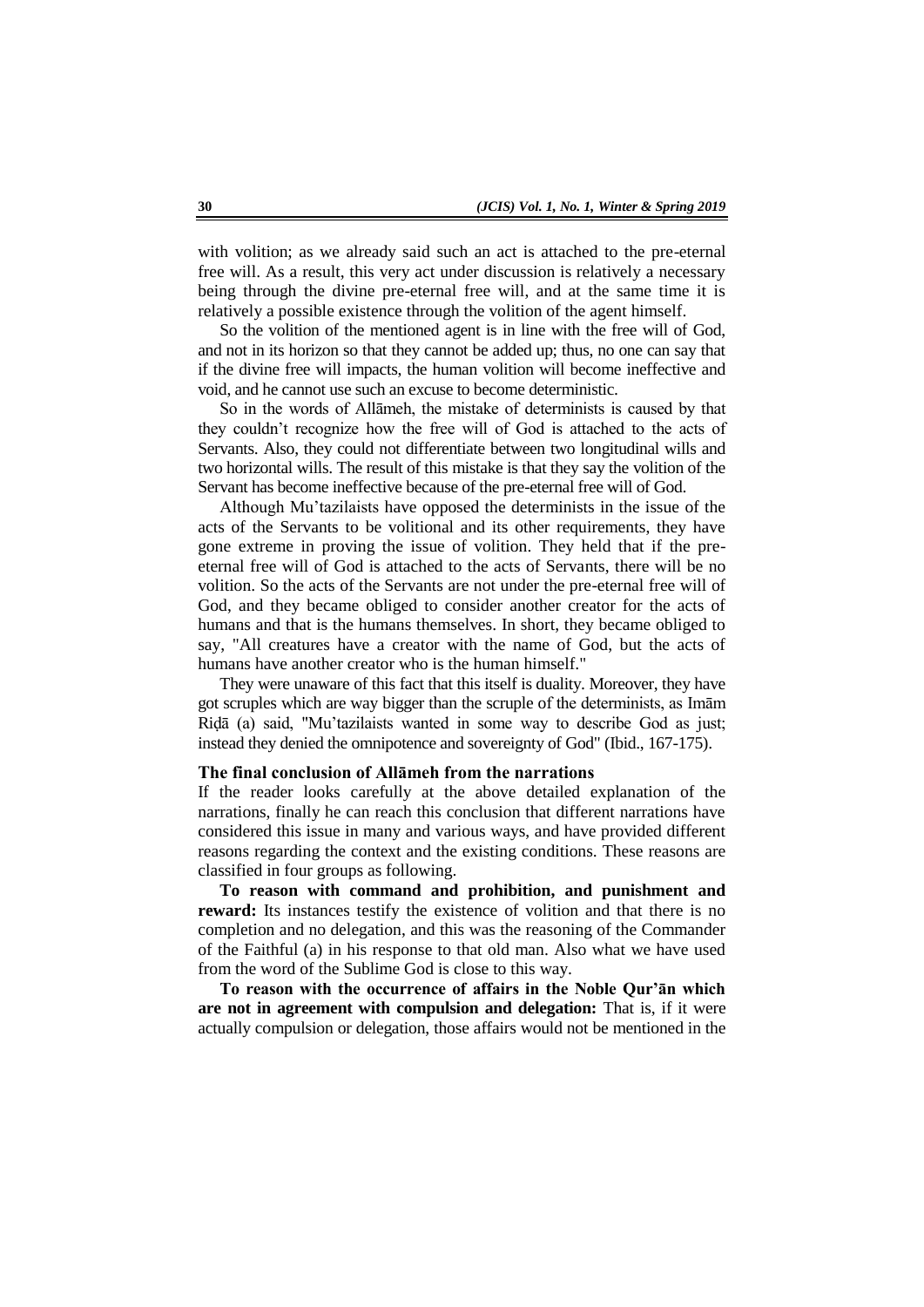Qur'ān, like this verse that says, "To God belongeth the dominion of the heavens and the earth" (Qur'ān 3:189), or this one that says, "Nor is thy Lord ever unjust (in the least) to His Servants" (Qur'ān 41:46) , or this one saying, "Say: 'Nay, God never commands what is shameful'" (Qur'ān 7:28). Nonetheless, it is possible to have controversy over the latest verse and hold that if one of the acts were shameful or oppressing, when this very act be attributed to God, it would no longer be called oppressing and shameful. So no oppression and shamefulness is committed by God. However, this controversy is not correct and the beginning of the verse answers it with its referent since it says at the beginning of the verse, "When they do aught that is shameful, they say: 'We found our fathers doing so'; and 'God commanded us thus.'" Referring to the expression of "to that" makes us to say that the next negation which says "Say: 'Nay, God never commands what is shameful'" also refers to the same shameful act, whether we call it shameful or not.

**To reason with attributes:** It is because God is named with the most beautiful names and is attributed with the best and greatest attributes; attributes with whose existence neither compulsion nor delegation is correct. For example, the Sublime God is omnipotent, dominant, benevolent, and merciful. The true and actual meanings of these attributes are not realized in the Purified God unless the existence of everything be from Him and the deficiency of every creature and its corruption be referred to the creature itself and not to God, as this meaning was pointed out in the narrations we mentioned from the book *Divine Unity***.** 

**To reason with the instance of penitence and the appropriateness of blame:** If the sin were not from the Servant, his penitence and God's blaming of him is meaningless because based on compulsion by which all acts are attributed to God, there would be no difference between good and bad acts so that the blame of the Servant in his bad acts could be appropriate and in his good acts inappropriate. (Ṭabāṭabā'ī, 1996, vol.1: 95-105)

## **Conclusion**

Through pondering and studying different proposed viewpoints on the issue under discussion, the final result of this article can be summarized in the following points:

- 1. From the viewpoint of Islamic scholars, the early proposition of the issue of compulsion and volition and its background dates back to the beginning of Islam and the revelation teachings and narrations of Prophet Muhammad (s) and his Ahl al-Bayt (a).
- 2. Generally viewed, different viewpoints about human volition can be limited to three theories: a) extreme determinist, b) extreme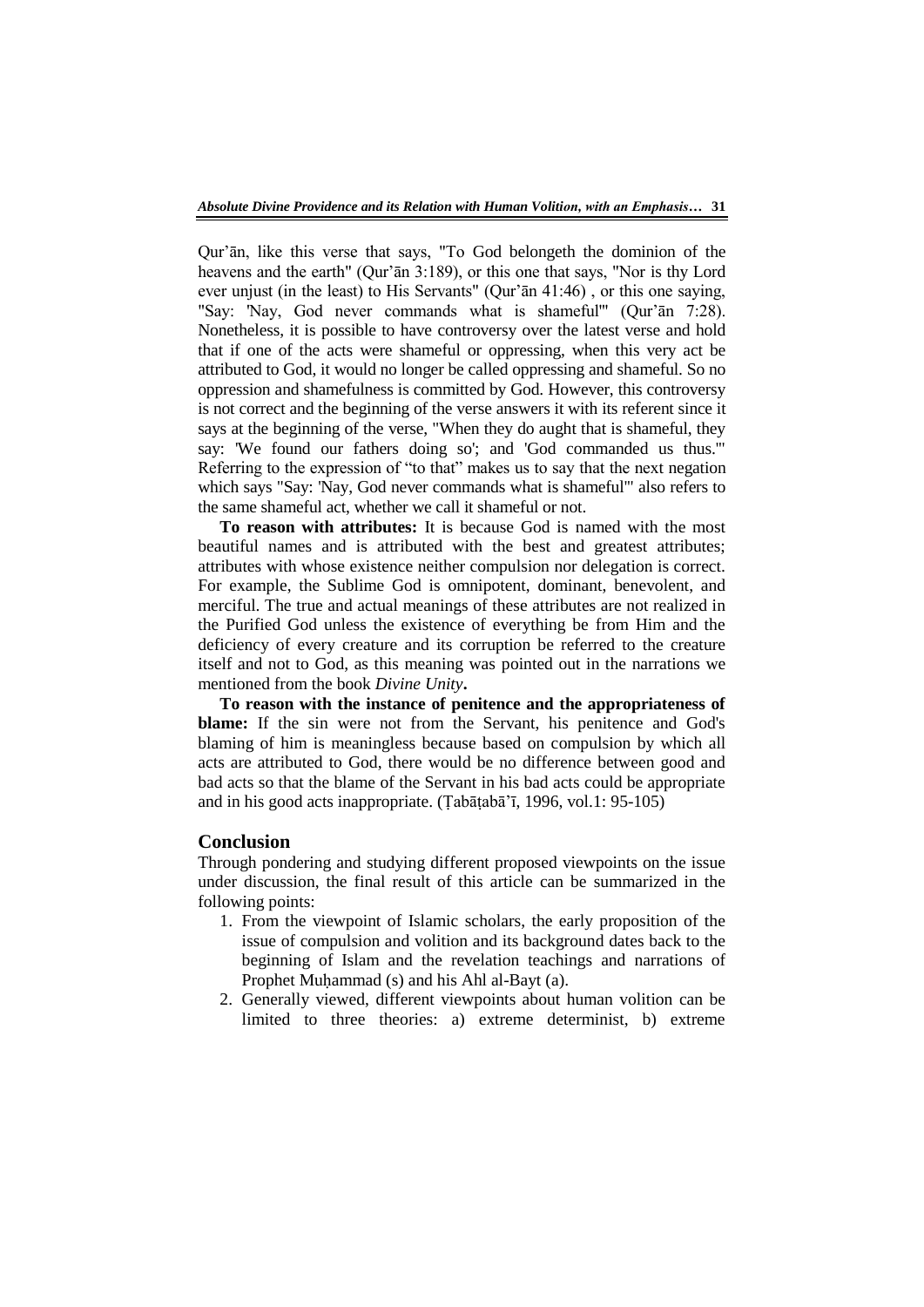Mu'tazilaist, and c) the midway Twelver Shī'a, since the root of other sayings and ideas returns in a way to one of these.

- 3. Determinists have considered the verses about the providence and free will of the Sublime God true and the verses about human volition possible; Mu'tazilaists, in contrary, have considered referring to the first category of the verses possible and referring to the second category of verses true .
- 4. Allāmeh Ṭabāṭabā'ī, as a deist interpreter and philosopher whose theistic viewpoint, philosophical and mystic thought, and doctrinal origin stem from the teachings of the Qur'ān and Sunnah – who had a multi-faceted stance towards this issue, and in interpretive topics under the qur'ānic verses used the special approach of interpreting the Qur'ān with the Qur'ān and regarded the coherence and cohesion of a set of verses together and also gained the most scientific benefit from the narrations of Ahl al-Bayt(a) by using those narrations for explaining the compulsion and volition issue, holds that if the reader studies these narrations carefully, he will see that they contain special and many methods of reasoning: to reason with command, prohibition, punishment, and reward; to refer to the Noble Qur'ān and reason with the occurrence of affairs which do not agree with compulsion and delegation; to reason with the attributes and the most beautiful names of God like omnipotence, dominance, benevolence, and mercifulness of God; to reason with the instance of penitence, and the appropriateness of blaming the human.
- 5. Finally, Allāmeh has solved the issue under discussion in two basic ways: a) through the contents of the form of the qur'ānic verses and a collective outlook towards all of them, especially under the verse 30 of the Time chapter in which the providence of God is attached to human providence and not to human acts, b) through a set of narrations of Ahl al-Bayt (a), especially those narrations which explain the midway theory of Shī<sup> $\dagger$ </sup>a—i.e., neither absolute compulsion nor absolute delegation. In this way, both the volition and free will of human and also the absolute providence of God in the entire system of genesis and legislation are preserved; however, this providence is not directly attached to human acts to be in need of compulsion, but rather it attaches to providence of the Servant. Thus, human free will becomes in line with the free will of God, i.e., God wants human to do an act or quit it by his volition.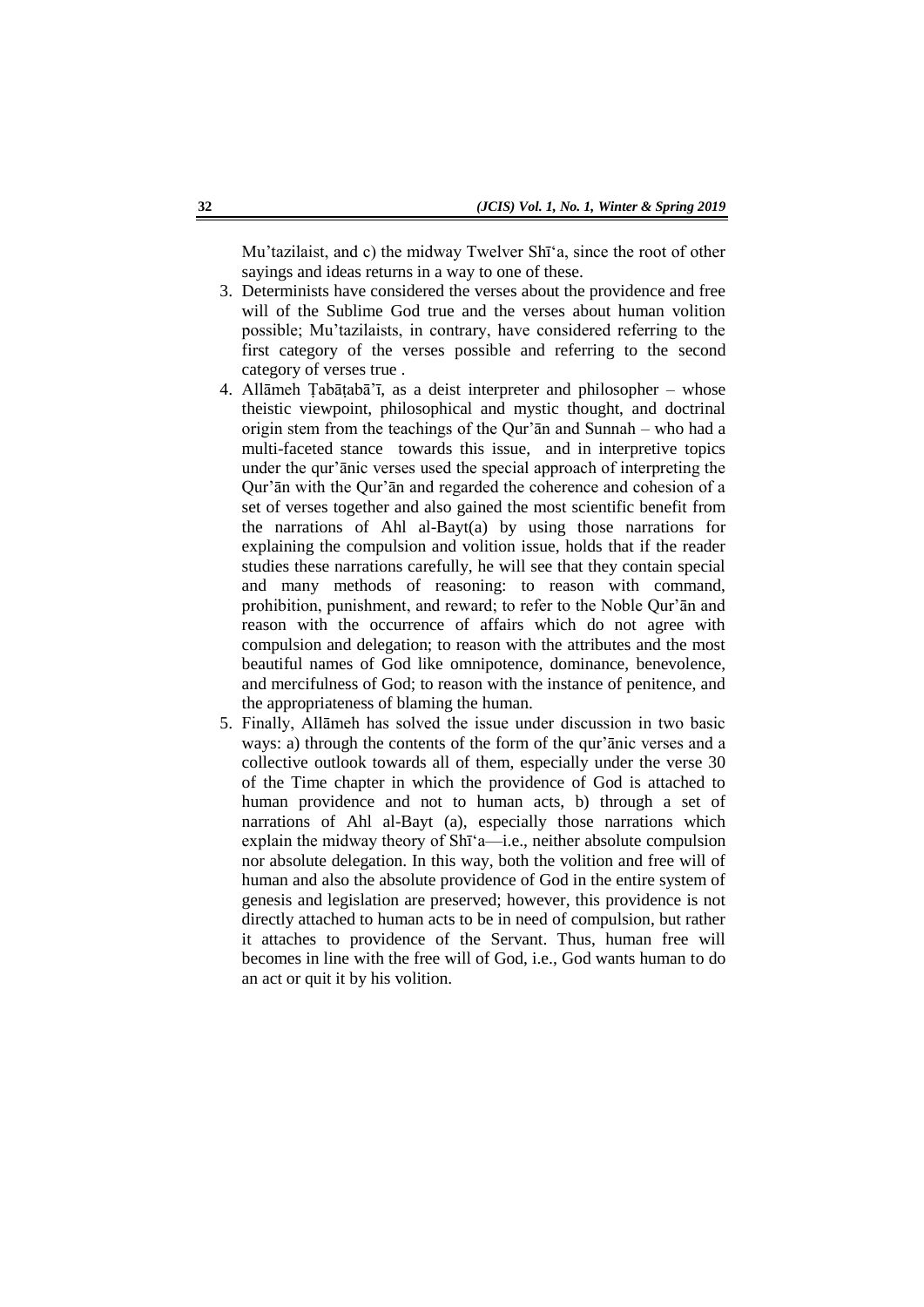## **References**

The Noble Qur'ān.

Nahj al-Balāgha (1993), Edited by Şobḥī Şāliḥ, Qom, Ḥijrat.

- Allāh Badāshtī, A. (2007), The volition of God from the viewpoint of philosophers, theologians and traditionists. Qom, the Institute of Būstān Kitāb.
- Id. (1995), The absolute volition of God and human free will. Keihān Andīsheh, No. 63, pp. 104-122.
- Id. (1995), Divine unity and divine attributes. Qom, the University of Qom.

Himyarī, A. (1992), Ourb al-isnād. Oom, the Institute of Al al-Bayt (a) Ibn Manẓūr, M. (1993), Lisān al-‗Arab. Beirut, Dārū Ṣādir.

- Jouharī, A. (1986), Al-Ṣiḥāḥ. Beirut, Dār al-‗Elm al-Malā'īn
- Khumeinī, R. (1983), Quest and volition. Translated by Ahmad Faharī, Tehran, Scientific and Cultural Publications.

Kulaynī, M. (1986), Al-Kāfī. Tehran. Dār al-Kutub al-Islāmīyyah.

- Majlisī, M. B. (1983), Biḥār al-anwār. Beirut, Al-Wafā.
- Makārim Shīrāzī, N. (1995), Tafsīr nemūneh. Tehran, Dār al-Kutub al-Islāmīyyah.
- McDermott, M. (n.d.), Theological thoughts of Shaykh Mufīd. Translated by Aḥmad Ārām, (n.p.), The Research Institute of McGill Islamic University.
- Muṣṭafavī, ῌ. (1989), Al-Taḥqīq fī kalimāt al-Qur'ān. Tehran, the Ministry of Culture and Islamic Guidance.
- Muṭahharī, M. (1994), Human and destiny. Tehran, Ṣadrā.
- Id. (1998), The collection of the works of master Muṭahharī. Tehran, Ṣadrā.
- Nibyān, P. (2009), New writing on the concept of compulsion and volition from Shī<sup>*'a*</sup> point of view. Shī<sup>*'a*</sup> Shenāsī, No. 27, pp. 201-230.
- Rāghib Iṣfahānī, ῌ. (1991), Mufradāt alfāẓ al-Qur'ān al-Karīm. Edited by Ṣafwān ‗Adnān Dāwūdī, Beirut, Al-Dār al-Sāmyah
- Ṣaduq, M. (1977), Al-Tawḥid. Qom, The office of Islamic Publications affiliated to the Jāmi'ah Mudaresin of Qom Hawzah
- Id. (n.d.), I'tiqādāt. Translated by Muḥammad Alī Ḥasanī, (n.p.), (n.p.).
- Subḥānī. J. (1987), "Compulsion and volition in the realm of revelation and wisdom". Nūr 'Ilm, No. 24, pp. 39-61.
- Ṭabāṭabā'ī, M. ῌ. (1986), Al-Rasā'il al-tawḥīdīyyah. (n.p.), ῌikmat Publications.